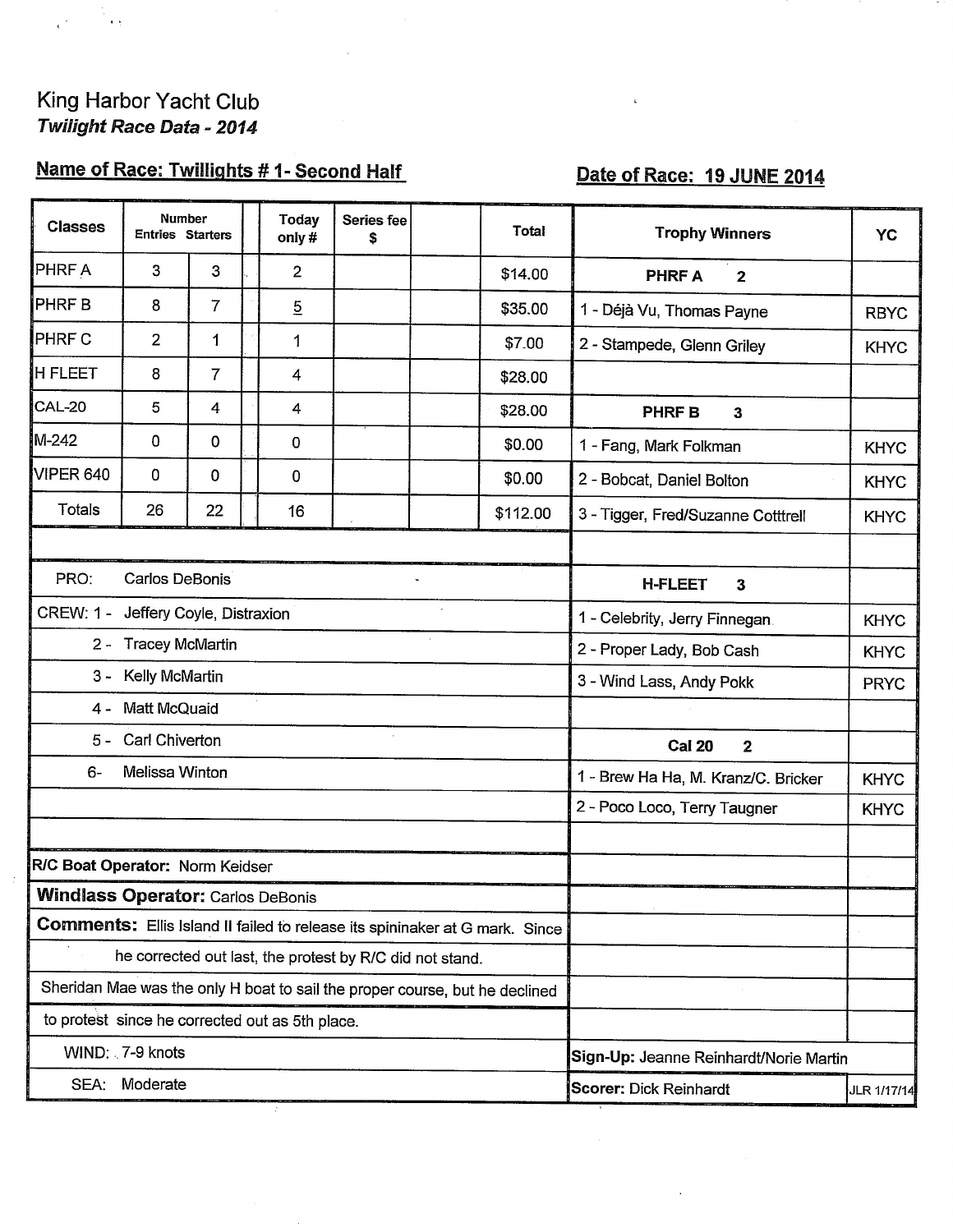## **2014 KHYC TWILIGHTS (2nd Half)**

### **King Harbor Yacht Club**

Race Date: 19 Jun 201

Wind Speed: 7-9 kn

#### PRO: Carlos Debonis

|               | Div<br><b>Rank</b> | Sail No. | <b>Boat Name</b>        | Owner / Skipper                   | Rating | Finish<br><b>Time</b> | <b>Corrected</b><br><b>Time</b> | <b>Boat Type</b> | Club        |  |
|---------------|--------------------|----------|-------------------------|-----------------------------------|--------|-----------------------|---------------------------------|------------------|-------------|--|
| PHRF-A        |                    |          | PHRF Time on Distance / | Start Time 18:20:00 / Dist.6.20 n |        |                       |                                 |                  |             |  |
|               | 1                  | 35008    | Deja Vu                 | Thomas Payne                      | 42     | 19:28:27              | 01:04:07                        |                  | <b>RBYC</b> |  |
|               | $\overline{2}$     | 11165    | Stampede                | Glenn Griley                      | 42     | 19:28:46              | 01:04:26                        | J 111            | <b>KHYC</b> |  |
|               | 3                  | 7311     | JATO $(*)$              | Team Moorster                     | 42     | 19:31:51              | 01:07:31                        | J 111            | <b>KHYC</b> |  |
| <b>PHRF-B</b> |                    |          | PHRF Time on Distance / | Start Time 18:25:00 / Dist.5.20 n |        |                       |                                 |                  |             |  |
|               | 1                  | 130      | Fang                    | Mark Folkman                      | 111    | 19:25:10              | 00:50:33                        | Viper 640        | <b>KHYC</b> |  |
|               | $\overline{2}$     | 103      | <b>Bobcat</b>           | Daniel Bolton                     | 96     | 19:24:01              | 00:50:42                        | XX-218 Cat       | <b>KHYC</b> |  |
|               | 3                  | 42757    | Tigger $(*)$            | Fred & Suzanne Cottrell           | 84     | 19:23:36              | 00:51:19                        | J 33             | <b>KHYC</b> |  |
|               | $\overline{4}$     | 56136    | Bella Vita [*]          | Marty Burke                       | 79     | 19:24:38              | 00:52:47                        | Ben 36.7         | <b>KHYC</b> |  |
|               | 5                  | 97626    | Nitro                   | John Messenger                    | 84     | 19:27:38              | 00:55:21                        | $J-33$           | <b>KHYC</b> |  |
|               | 6                  | 87027    | <b>Flying Dutchman</b>  | Rudy Van Kreuningen               | 93     | 19:29:12              | 00:56:08                        | Hobie 33         | <b>KHYC</b> |  |
|               | $\tau$             | 46192    | H <sub>2</sub> Blue     | Ross Moore                        | 108    | 19:30:45              | 00:56:23                        | J 92             | <b>RBYC</b> |  |
| PHRF-C        |                    |          | PHRF Time on Distance / | Start Time 18:25:00 / Dist.5.20 n |        |                       |                                 |                  |             |  |
|               |                    | 87358    | <b>Sunday Flyer</b>     | Ski Tarnosky                      | 150    | 19:35:45              | 00:57:45                        | Martin 242       | <b>KHYC</b> |  |
| <b>Cal 20</b> |                    |          | One Design              |                                   |        |                       |                                 |                  |             |  |
|               | 1                  | 15       | Brew Ha Ha              | Mark Kranz & Charles Bricker      |        |                       |                                 | Cal 20           | <b>KHYC</b> |  |
|               | $\overline{c}$     | 2        | Poco Loco               | Terry Taugner                     |        |                       |                                 | Cal 20           | <b>KHYC</b> |  |
|               | 3                  | 370      | M <sub>2</sub>          | Ray McVey                         |        |                       |                                 | Cal 20           | <b>KHYC</b> |  |
|               | 4                  | 26       | Obknocous               | Greg Vavrek                       |        |                       |                                 | Cal 20           | <b>KHYC</b> |  |